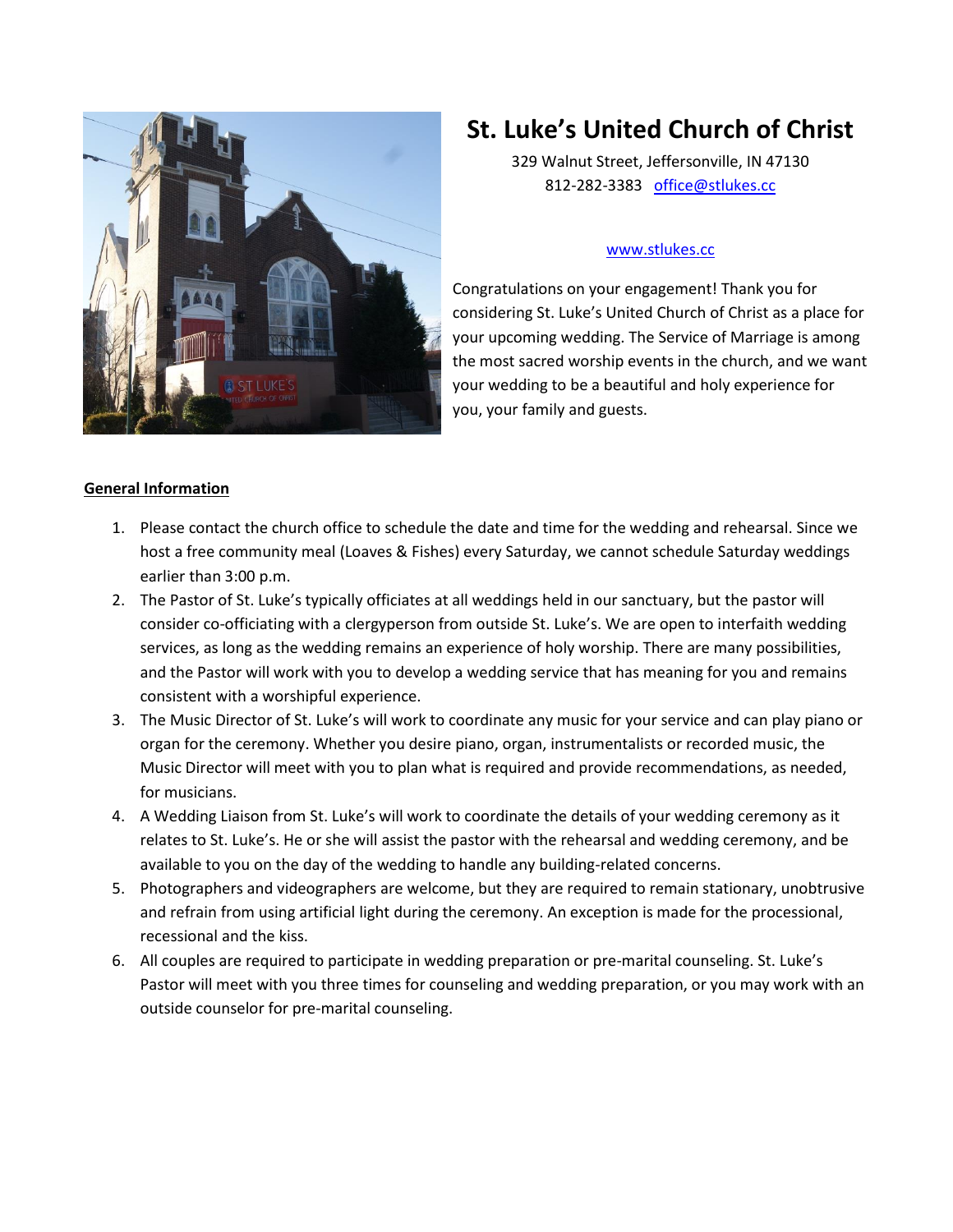#### **Facilities Information**

- 1. The church facility may also be used for the reception and/or rehearsal dinner. Professional caterers are requested to contact the Wedding Liaison at least six weeks prior to the wedding. If you wish to use the church's kitchen to prepare and serve food, special arrangements must be made at least two months in advance, and everyone must be trained on equipment and basic food safety. The church kitchen and fellowship hall are not available from 8:00 a.m. to 2:00 p.m. on Saturdays due to our free community meal, Loaves & Fishes.
- 2. Decorations may be used, but they must not mar tables, chairs, pews, or floor. No nails, tacks or glue may be used. All decorations must be removed immediately following the event. If damage occurs from decorations, you will be responsible for the cost of repairs.
- 3. Flower petals may be strewn in the aisle in preparation for the processional, and birdseed and bubbleblowing are permitted outside on the front steps. Throwing rice, confetti, silly string or other items is not allowed on church property.
- 4. There are rooms available for the wedding party to dress at the church. The church will be available 1.5 hours before the wedding is scheduled to begin, for dressing and photography. If you need access to the building earlier, there will be an additional fee of \$25/hour to cover staff time.
- 5. Alcohol is prohibited, and the Pastor reserves the right to refuse to proceed with the ceremony if the participants are intoxicated.

#### **Fees**

There are two categories of fees for weddings at St. Luke's—those paid to the church for the use of the facilities, and those paid to church staff assisting with the wedding.

1. Church Facilities Fees

| a. Use of church for wedding and rehearsal                                                     | \$400 |  |
|------------------------------------------------------------------------------------------------|-------|--|
| b. Use of kitchen and Watson Hall for catered rehearsal dinner                                 | \$150 |  |
| c. Use of kitchen and Watson Hall for catered reception                                        | \$250 |  |
| d. Use of kitchen and Watson Hall for full preparation and meal                                | \$400 |  |
| e. The facilities fees are waived for members of St. Luke's, their children and grandchildren. |       |  |
| However, we encourage you to consider a special gift to the church in honor of your wedding.   |       |  |

#### 2. Staff

|  | a. Custodial Fee for Wedding                                                                                                                                                                                                                                                   | \$125 |  |
|--|--------------------------------------------------------------------------------------------------------------------------------------------------------------------------------------------------------------------------------------------------------------------------------|-------|--|
|  | b. Custodial Fee for Rehearsal Dinner                                                                                                                                                                                                                                          | \$100 |  |
|  | c. Custodial Fee for Reception                                                                                                                                                                                                                                                 | \$150 |  |
|  | d. Music Director                                                                                                                                                                                                                                                              | \$150 |  |
|  | Includes planning meeting and pianist or organist for rehearsal and wedding.<br>If additional rehearsals are required, there is an additional cost of \$50 per session.<br>If there is no need for a pianist or organist, there is only a \$50 fee for the planning meeting to |       |  |
|  |                                                                                                                                                                                                                                                                                |       |  |
|  |                                                                                                                                                                                                                                                                                |       |  |
|  |                                                                                                                                                                                                                                                                                |       |  |

coordinate with the guest musicians.